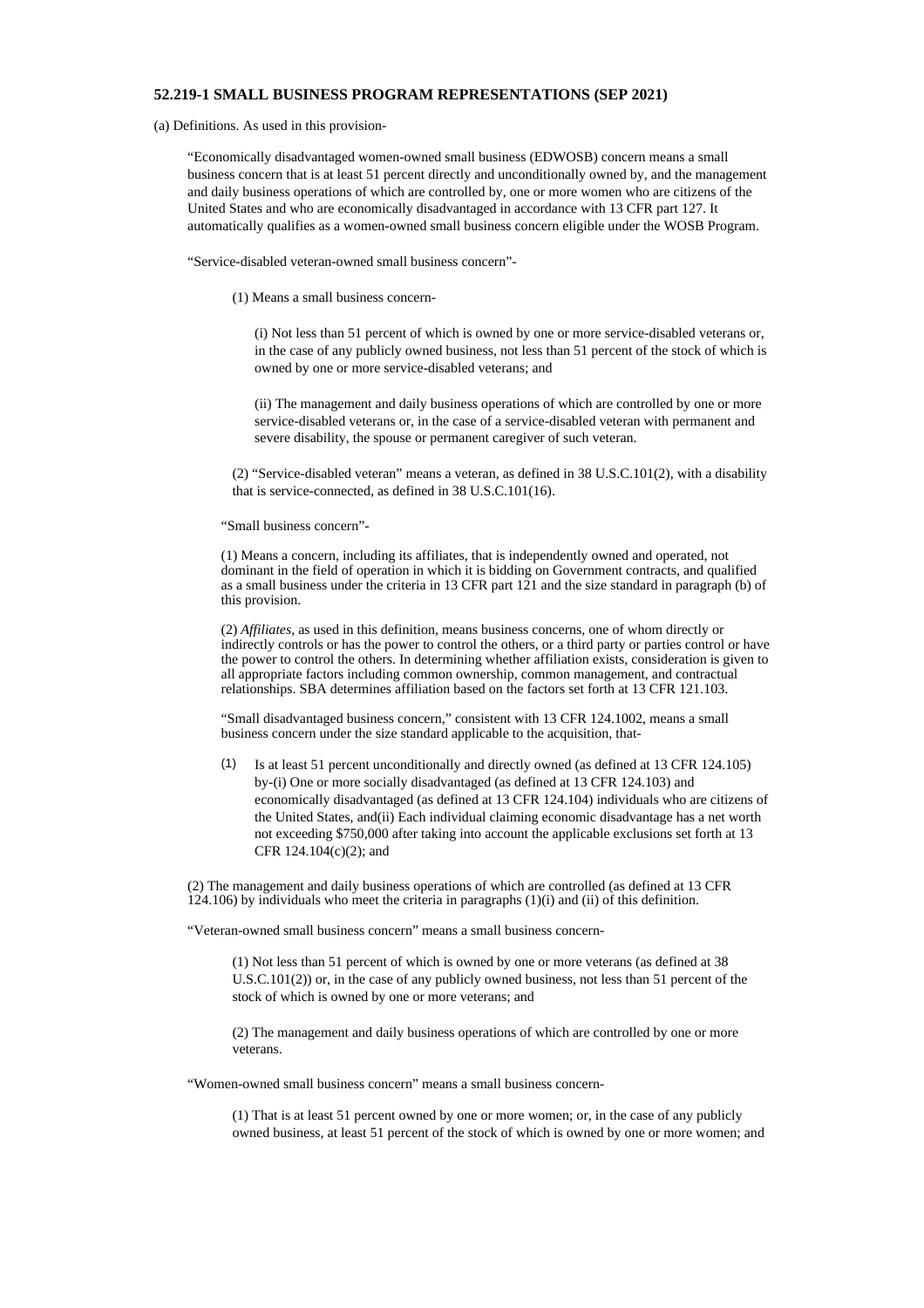(2) Whose management and daily business operations are controlled by one or more women.

"Women-owned small business (WOSB) concern eligible under the WOSB Program" (in accordance with 13 CFR part 127), means a small business concern that is at least 51 percent directly and unconditionally owned by, and the management and daily business operations of which are controlled by, one or more women who are citizens of the United States.

(b) (1) The North American Industry Classification System (NAICS) code for this acquisition isSee SIN Details [insert NAICS code].

(2) The small business size standard is See SIN Details[insert size standard].

(3) The small business size standard for a concern that submits an offer, other than on a construction or service acquisition, but proposes to furnish an end item that it did not itself manufacture, process, or produce (i.e., nonmanufacturer), is 500 employees if the acquisition—

(i) Is set aside for small business and has a value above the simplified acquisition threshold;

(ii) Uses the HUBZone price evaluation preference regardless of dollar value, unless the offeror waives the price evaluation preference; or

(iii) Is an 8(a), HUBZone, service-disabled veteran-owned, economically disadvantaged women-owned, or women- owned small business set-aside or sole-source award regardless of dollar value.

(c) Representations.

(1) The offeror represents as part of its offer that it *\_\_\_\_* is, *\_\_\_\_* is not a small business concern.

(2) [Complete only if the offeror represented itself as a small business concern in paragraph (c) (1) of this provision.] The offeror represents that it *\_\_\_\_* is, *\_\_\_\_* is not, a small, disadvantaged business concern as defined in 13 CFR 124.1002.

(3) [Complete only if the offeror represented itself as a small business concern in paragraph (c)(1) of this provision.] The offeror represents as part of its offer that it *\_\_\_\_* is, *\_\_\_\_* is not a women-owned small business concern.

(4) Women-owned small business (WOSB) concern eligible under the WOSB Program. [Complete only if the offeror represented itself as a women-owned small business concern in paragraph  $(c)(3)$  of this provision.] The offeror represents as part of its offer that-

(i) It *\_\_\_\_* is, *\_\_\_\_* is not a WOSB concern eligible under the WOSB Program, has provided all the required documents to the WOSB Repository, and no change in circumstances or adverse decisions have been issued that affects its eligibility; and

(ii) It *\_\_\_\_* is, *\_\_\_\_* is not a joint venture that complies with the requirements of 13 CFR part 127, and the representation in paragraph (c)(4)(i) of this provision is accurate for each WOSB concern eligible under the WOSB Program participating in the joint venture. [The offeror shall enter the name or names of the WOSB concern eligible under the WOSB Program and other small businesses that are participating in the joint venture: *\_\_\_\_*.] Each WOSB concern eligible under the WOSB Program participating in the joint venture shall submit a separate signed copy of the WOSB representation.

(5) Economically disadvantaged women-owned small business (EDWOSB) concern. [Complete only if the offeror represented itself as a women-owned small business concern eligible under the WOSB Program in  $(c)(4)$  of this provision.] The offeror represents as part of its offer that-

> (i) It *\_\_\_\_* is, *\_\_\_\_* is not an EDWOSB concern eligible under the WOSB Program, has provided all the required documents to the WOSB Repository, and no change in circumstances or adverse decisions have been issued that affects its eligibility; and

> (ii) It *\_\_\_\_* is, *\_\_\_\_* is not a joint venture that complies with the requirements of 13 CFR part 127, and the representation in paragraph  $(c)(5)(i)$  of this provision is accurate for each EDWOSB concern participating in the joint venture. [The offeror